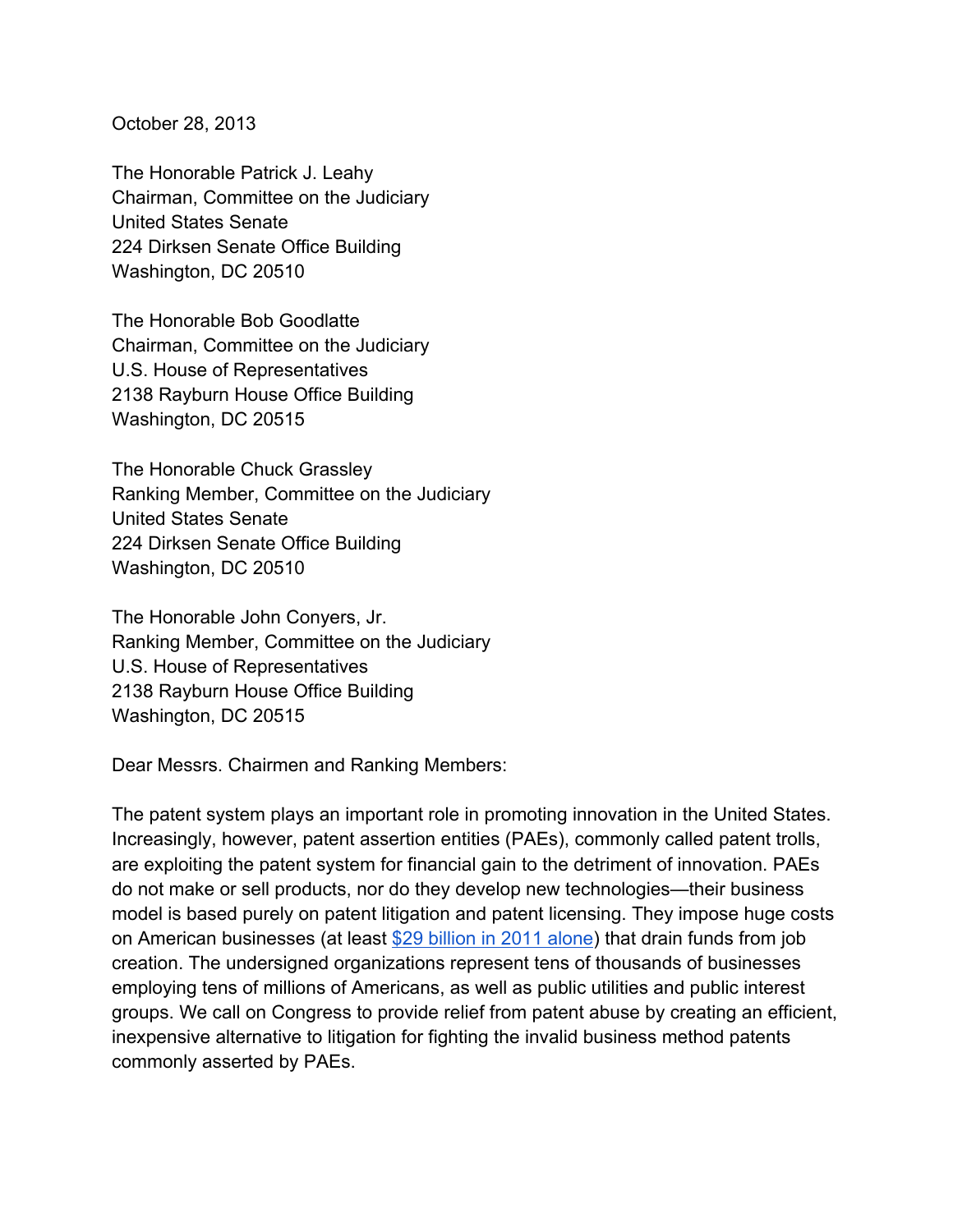The PAE problem is growing rapidly. Nearly 7,000 businesses were sued by PAEs in 2011-2012, a fourfold increase since 2006. In fact, the number of companies being sued with business method patents has increased 28% a year on average since 2004. Many more were threatened. These suits frequently involve low-quality patents that cover standard features of e-commerce, like online shopping carts, store locators on websites, and shipment notification emails sent to customers. Non-tech companies are frequent targets of these patents, usually for products that they purchased. 51% of the PAE suits faced by retailers, for example, are over business method patents.

Most companies have little recourse but to settle with PAEs, even when threatened with invalid business method patents. The average cost of patent litigation is \$6 million. For a small or medium business, defending a patent lawsuit typically costs \$1.75 million. Because proving a PAE's patent invalid through litigation can take years and cost millions, a targeted company faces a no-win situation: it can pay lawyers, the PAE, or both.

To avoid settling with PAEs who use invalid patents, companies need an effective alternative for challenging validity outside of the courtroom. One such alternative, created in 2011, is the Covered Business Method (CBM) review program at the U.S. Patent & Trademark Office. CBM review gives threatened companies a substantially less expensive way to challenge low quality patents. Once invalidated at the PTO, a patent is removed from the system; it cannot be used to target other businesses. Importantly, small businesses are also able to pool their resources in order to pay to have a PAE's patent reviewed.

Currently, however, CBM review is limited to "financial services" patents. This limitation means that most of the patents used by PAEs are not eligible for CBM review. Other programs for challenging patent validity at the PTO do not allow the PTO to consider whether the patent is abstract, vague, or too broad, common problems with the business method patents asserted by PAEs.

This is why we were pleased to see growing momentum in Congress for expanding CBM review. The White House also argued for an expanded CBM program in its package of legislative recommendations announced this June. Last week, the U.S. Patent & Trademark expressed its support as well. We strongly urge you to support a package of reforms that would expand CBM review in order to address the low-quality patents that are fueling the PAE litigation explosion and harming American companies.

We appreciate your support of this important initiative.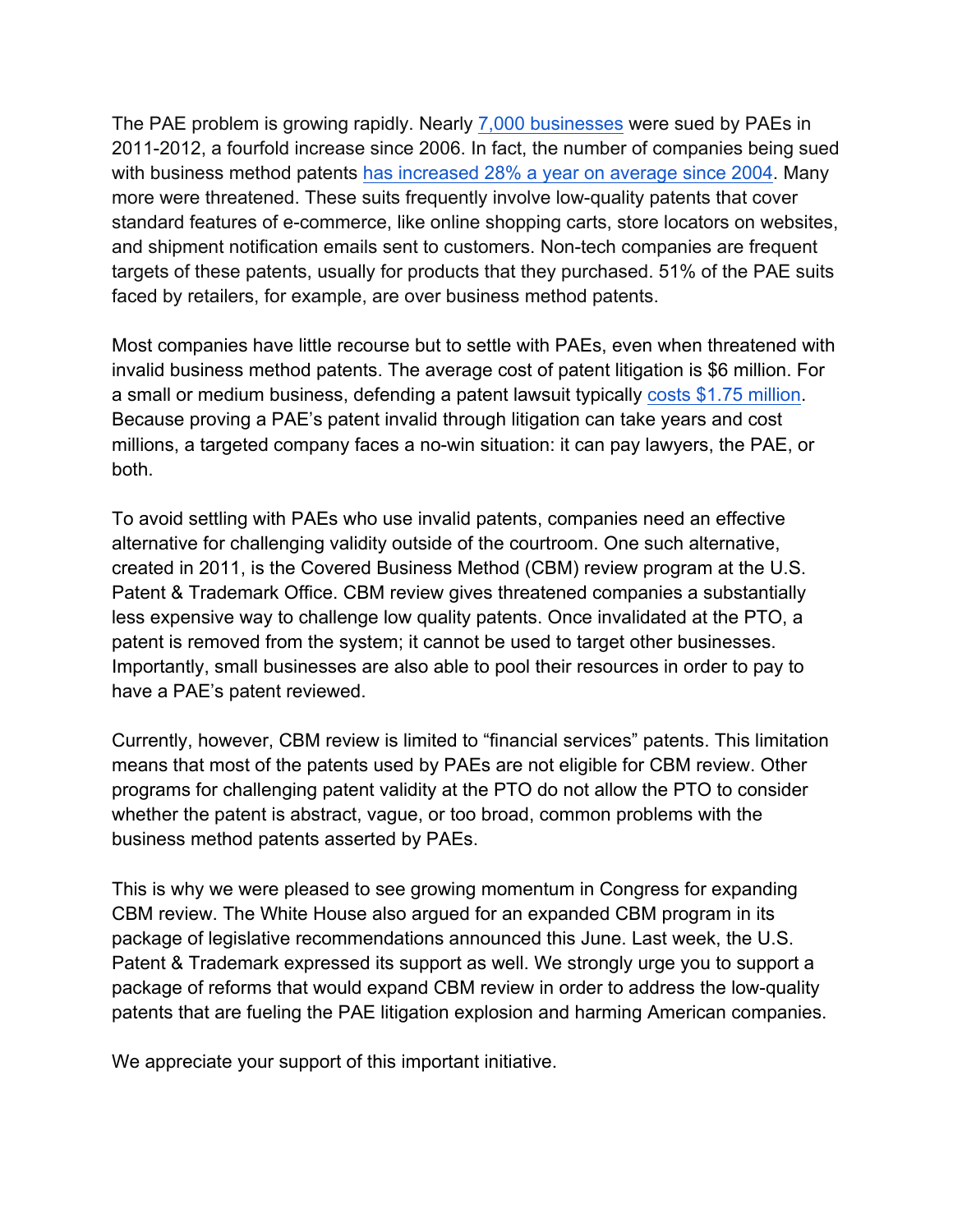Sincerely,

Airlines for America

American Association of Advertising Agencies New York, NY

American Gaming Association

American Hotel and Lodging Association

American Public Power Association

Application Developers Alliance

CoCo Minneapolis, MN

Computer & Communications Industry Association

Direct Marketing Association

Electronic Frontier Foundation San Francisco, CA

Engine Advocacy

Food Marketing Institute

**Galvanize** Denver, CO

International Franchise Association

The Internet Association

Internet Infrastructure Coalition

Mobile Marketing Association New York, NY

National Association of Realtors

National Council of Chain Restaurants

National Grocers Association

National Retail Federation

Printing Industries of America

Public Knowledge